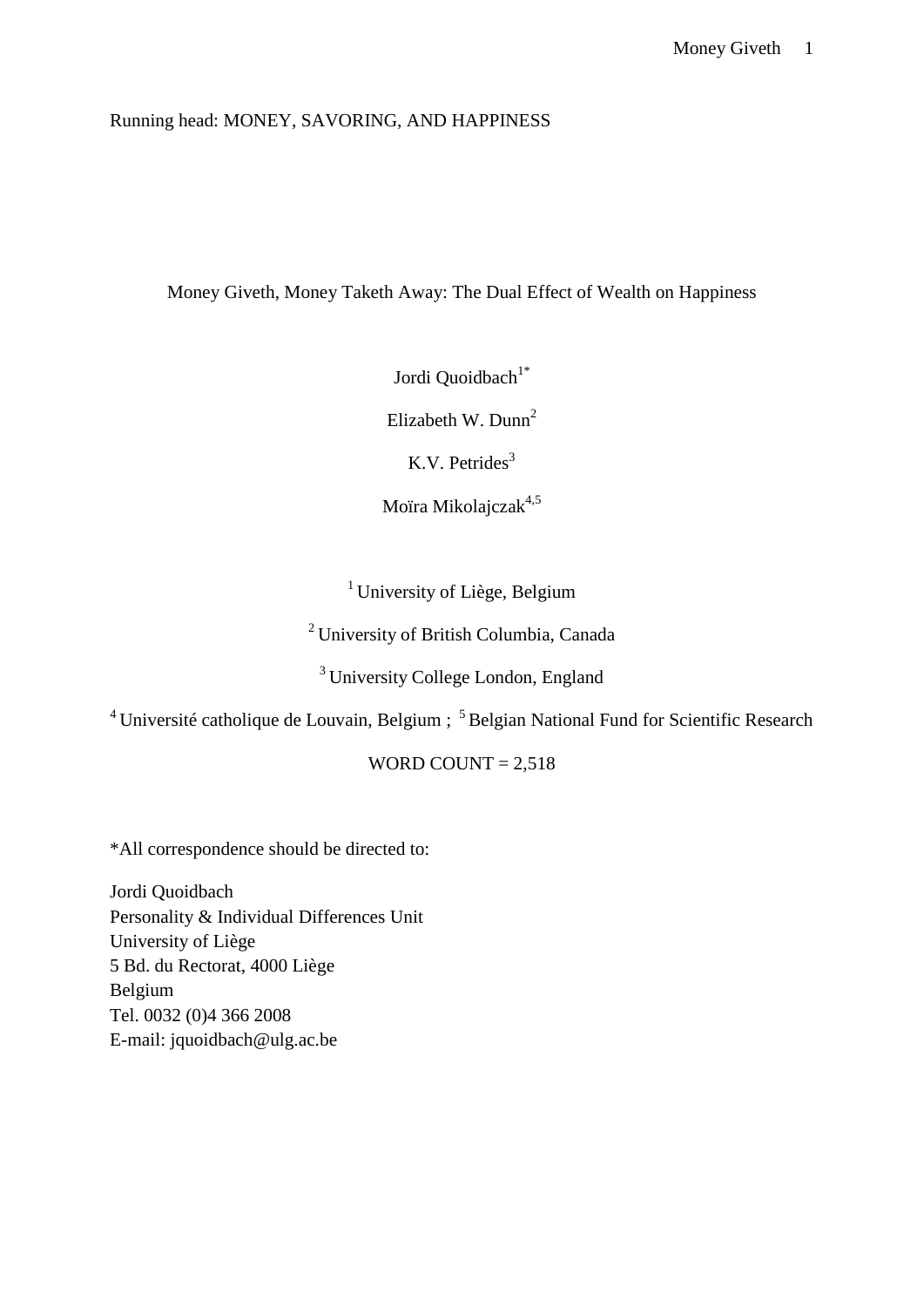#### Abstract

The present study provides the first evidence that money impairs people's ability to savor everyday positive emotions and experiences. In a sample of working adults, wealthier individuals reported lower savoring ability. Moreover, the negative impact of wealth on savoring undermined the positive effects of money on happiness. Supporting the causal influence of money on savoring, experimentally exposing participants to a reminder of wealth produced the same deleterious effect on savoring as did actual individual differences in wealth. Finally, moving beyond self-report, participants exposed to a reminder of wealth spent less time savoring a piece of chocolate and exhibited reduced enjoyment of it. The present research supplies evidence for the previously untested notion that having access to the best things in life may actually undercut the ability to reap enjoyment from life's small pleasures.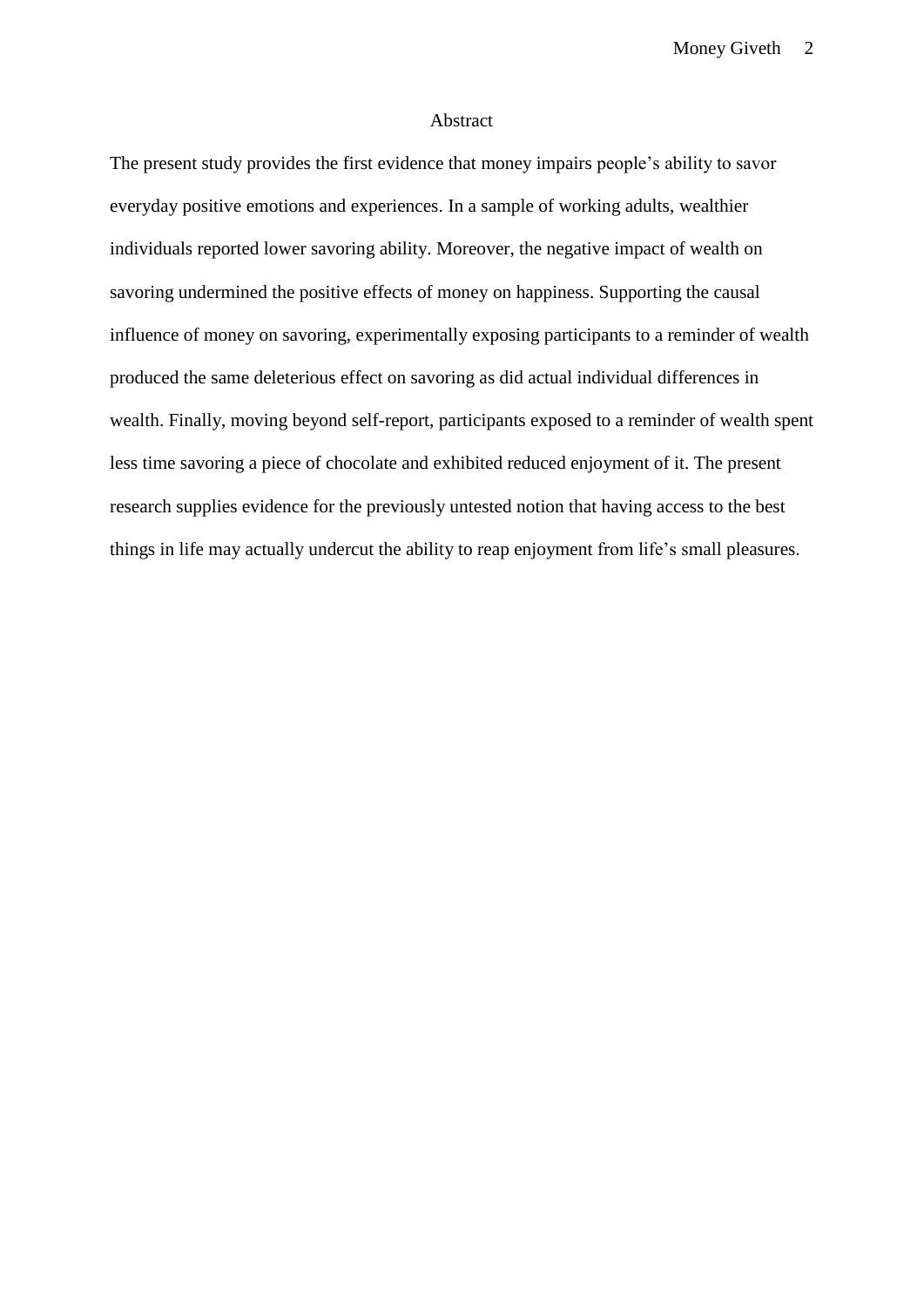Can experiencing the best life has to offer undermine one's ability to savor everyday joys? This question springs from one of the most puzzling findings uncovered by well-being research: that objective life circumstances explain little of the variance in happiness (Lyubomirsky, Sheldon, & Schkade, 2005). In particular, income appears to exert a surprisingly modest impact on happiness (e.g., Aknin, Norton, & Dunn, in press), especially in wealthy societies (Diener & Oishi, 2000; Veenhoven, 1991). Although a number of explanations have been proposed for the weakness of the money-happiness relationship (e.g., Dunn, Aknin, & Norton, 2008), one of the most intriguing—but untested—explanations lies in what Gilbert (2006) termed the *experience-stretching hypothesis*. According to this perspective, experiencing the best things in life—such as surfing Oahu's famous North Shore or dining at Manhattan's four-star restaurant Daniel—may actually mitigate the delight one experiences in response to the more mundane joys of life, such as sunny days, cold beers, and chocolate bars (Gilbert, 2006; Parducci, 1995).

Wealth, of course, opens the door to a wide range of experiences, from luxury travel and fine dining to lattes and pedicures. Indeed, just thinking about wealth may increase perceived access to such enjoyable experiences, introducing the risk that everyday pleasures will be taken for granted. Consistent with this reasoning, research has demonstrated that even subtle reminders of wealth can exert profound effects on thought and behavior; in particular, priming people with the concept of money or wealth appears to increase feelings of selfsufficiency (Vohs, Mead, & Goode, 2006, 2008). This suggests that merely thinking about money may lead people to believe that any experiences they desire are potentially obtainable. Unfortunately, such perceived abundance may run counter to appreciating pleasurable experiences. In one of the few studies on this topic, Kurtz (2008) found that college seniors derived greater happiness from the final weeks of college when they were led to feel that graduation was impending, suggesting that scarcity may increase savoring. Savoring is a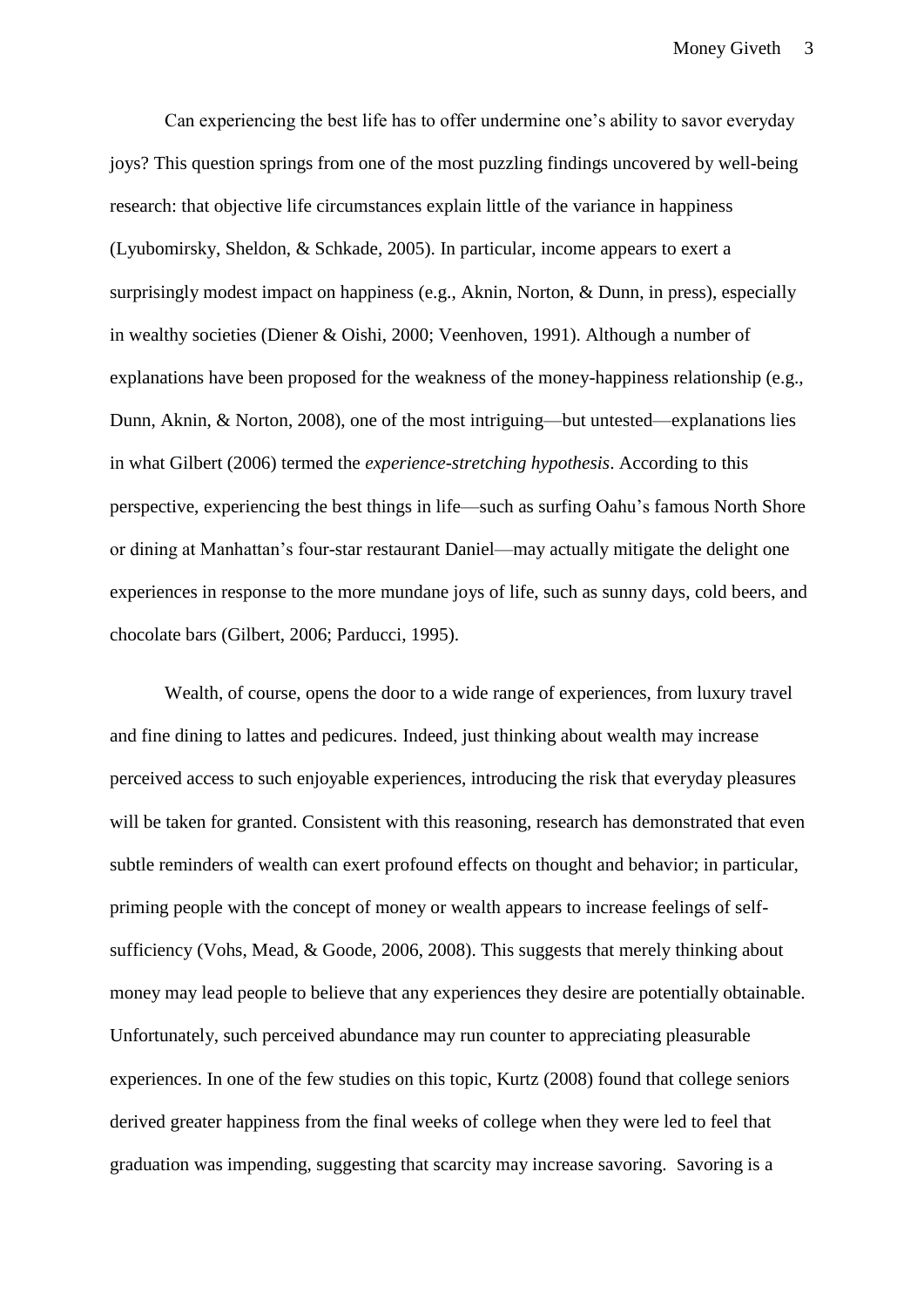form of emotion regulation used to prolong and enhance positive emotional experiences (Bryant, 1989, 2003). Researchers have identified four common strategies—that can be employed alone or in combination—to savor a positive event, including displaying positive emotions nonverbally, staying present in the moment, thinking about the event before and afterward, and telling others (Tugade & Fredrickson, 2007; Quoidbach, 2009).

In the present research, we hypothesized that savoring may be undermined by financial wealth, due to the abundance of pleasurable experience wealth promises; providing some initial support for this hypothesis, we observed a significant negative correlation  $(r = -0.21)$ between income and self-reported savoring ability in a preliminary study. Therefore, we attempted to replicate this finding, while investigating the causal relationship between wealth and savoring. Because the ability to savor promotes happiness (Bryant, 1989, 2003; Bryant, Smart, & King, 2005; Meehan, Durlak, & Bryant, 1993; Quoidbach, 2009; Tugade & Fredrickson, 2007), we further hypothesized that the negative effect of wealth on savoring may counteract the other emotional benefits that money provides, thereby diminishing the overall relationship between money and happiness. Thus, in Study 1 we examined the association between wealth and savoring ability, and tested whether the positive relationship between wealth and happiness is undermined by the negative effect of wealth on savoring. In addition, we manipulated the salience of money to test whether reminders of wealth reduce self-reported savoring ability; addressing an alternative causal path, we examined whether savoring ability reduces the desire to pursue wealth. In Study 2, we moved beyond self-report and tested whether thinking about money leads people to exhibit reduced savoring behavior when presented with one of the little joys of daily life.

Study 1

*Method*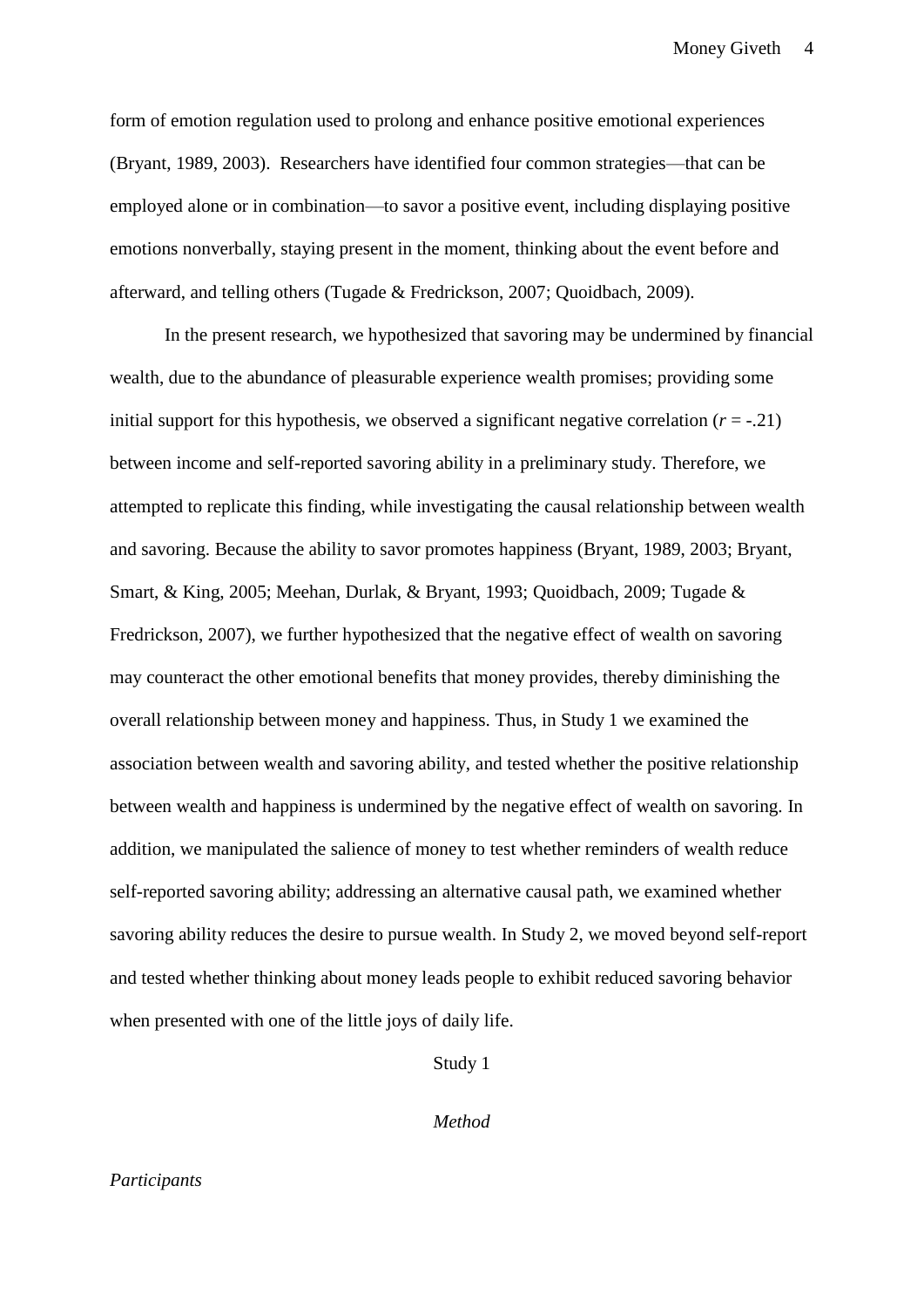We recruited 374 adult employees from Belgium's University of Liège, from custodial staff to senior administrators, for an online survey. Twenty-three participants refused to answer money-related items, leaving a total of 351 participants (66% females; ages 21-89 years,  $M_{\text{age}} = 37.9$ ; *SD* = 12.9).

## *Procedure*

To test whether thinking about money has a causal impact on savoring, we randomly assigned participants to a money prime or control condition. In the money prime condition, the questionnaire displayed a photograph of a large stack of Euro bills, which was blurred beyond recognition in the control condition; this mental priming technique has been used successfully to heighten the accessibility of the concept of money at a level below awareness (Vohs, et al., 2006, 2008). The questionnaire included items measuring savoring ability, happiness, desire for future wealth, and current wealth (in that order).

#### *Measures*

*Savoring.* Participants completed the Emotion Regulation Profile-Revised, a vignettebased instrument measuring individuals' typical ability to regulate both negative and positive emotions; this measure has good psychometric properties, including strong convergent, divergent, and predictive validity (Nelis, Quoidbach, Hansenne, & Mikolajczak, submitted; Nelis, Quoidbach, Mikolajczak, & Hansenne, 2009 see also Mikolajczak, Nelis, Hansenne, & Quoidbach, 2008). Of interest in the present study was the savoring positive emotion scale, which includes six detailed descriptions of situations eliciting contentment, joy, awe, excitement, pride, and gratitude, respectively. For example, participants are asked to imagine finishing an important task (contentment), spending a romantic weekend away (joy), or discovering an amazing waterfall while hiking (awe). Each scenario is followed by eight possible reactions, including the four savoring strategies described in the introduction (i.e.,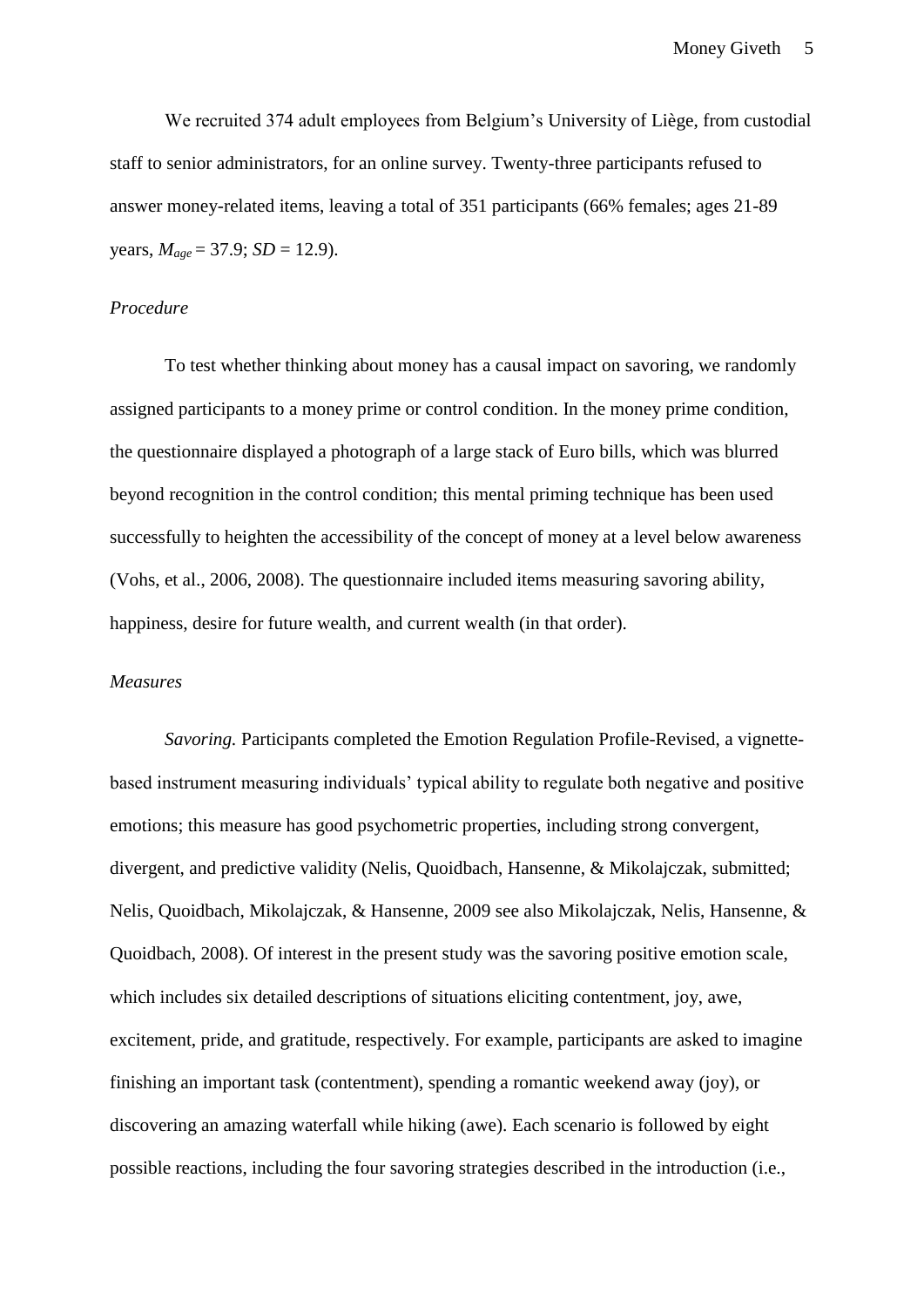displaying positive emotions, staying present, anticipating/reminiscing, and telling others). Participants select the response(s) that best characterize their typical behavior in each situation. They receive one point for each savoring strategy selected, and scores across the different scenarios are then aggregated into an overall savoring score ( $\alpha$  = .83).

*Happiness.* We assessed happiness using the well-validated Subjective Happiness Scale (SHS; Lyubomirsky & Lepper, 1999), composed of four 7-point items ( $\alpha$  = .84).

*Desire for wealth.* On two open-ended items, participants indicated their ideal income and how much money they would need to win in the lottery to live the life of their dreams, allowing us to assess whether savoring ability was related to desire for wealth.

*Current wealth.* Participants reported their life savings on a 7-point scale, ranging from 1 (below 1,000 $\epsilon$ ) to 7 (over 75,000 $\epsilon$ ), as well as reporting their monthly income after taxes. These items, which were positively correlated ( $r = .38$ ,  $p < .001$ ), were standardized and aggregated to create an overall wealth index.

#### *Results*

## *Current wealth, money prime, and savoring*

To test whether wealth and the money prime produced similar, deleterious effects on savoring, we entered participants' current wealth and experimental condition into a regression predicting savoring scores. Supporting our hypothesis, participants' wealth significantly predicted lower ability to savor positive emotions,  $β = -.17, t(348) = 3.18, p < .01$ . Likewise, compared to the control group, participants assigned to the money prime condition exhibited significantly lower savoring scores,  $\beta = -11$ ,  $t(348) = 1.99$ ,  $p < .05$ . Thus, both individual differences in wealth and a situational prime designed to increase thoughts of wealth produced similar negative effects, suggesting that thinking about wealth plays a causal role in impairing savoring.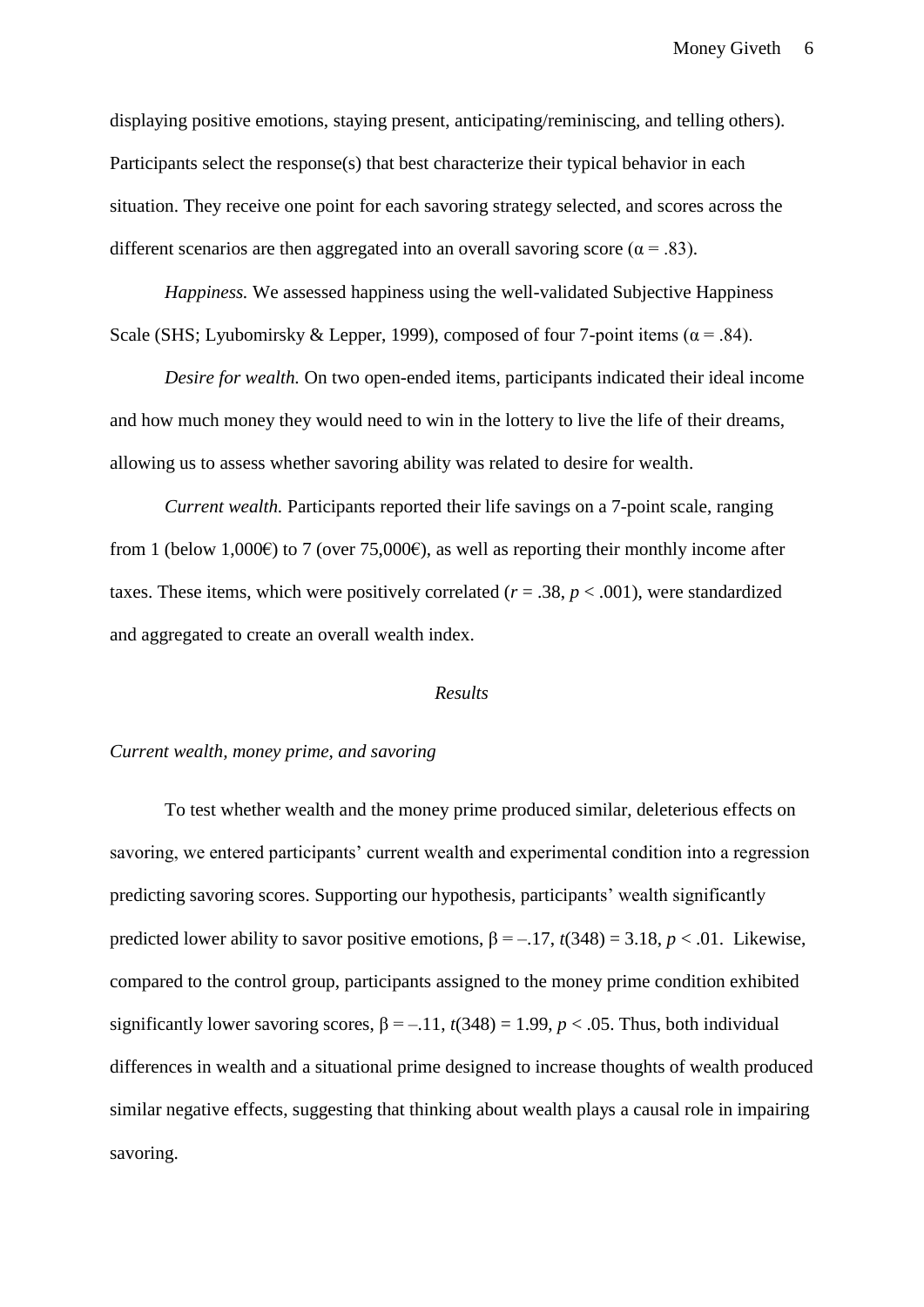#### *Savoring and desire for wealth*

To test an alternative causal pathway—that savoring increases contentment with one's existing situation, reducing the desire to pursue money—we entered savoring ability scores into regressions predicting participants' desired incomes and lottery winnings. 1 Savoring ability did not predict desired income,  $\beta$  = -.08, *t*(333) = 1.47, *p* = .14, or lottery winnings,  $\beta$  = .08, *t*(302) = 1.37, *p* = .17.

## *Current wealth, savoring, and happiness*

1

To investigate how wealth and savoring relate to happiness, we first entered savoring ability into a regression predicting happiness, controlling for experimental condition. Dovetailing with past research, savoring ability positively predicted happiness ( $\beta$  = .34, *p* < .001). Replacing savoring ability with wealth in this regression, we found a modest, but reliable relationship between wealth and happiness ( $\beta$  = .12, *p* < .03), consistent with previous research. Because wealth was negatively related to savoring (as discussed above) and savoring was positively related to happiness, we tested whether savoring suppressed the relationship between wealth and happiness. A suppressor is "a variable which increases the predictive validity of another variable...by its inclusion in a regression equation" (Conger, 1974, p. 36). Following recommendations of MacKinnon, Krull, and Lockwood (2000), we performed mediation analyses to determine whether the effect of wealth on happiness was weakened by the ability to savor positive emotion (Baron & Kenny, 1986). As depicted in Figure 1, when savoring ability was included along with wealth in a regression predicting happiness, wealth became a stronger predictor of happiness (β = .18, *p* < .001). A Sobel test

 $1$  Given the significant effect of the money prime manipulation, all subsequent analyses were computed controlling for experimental condition.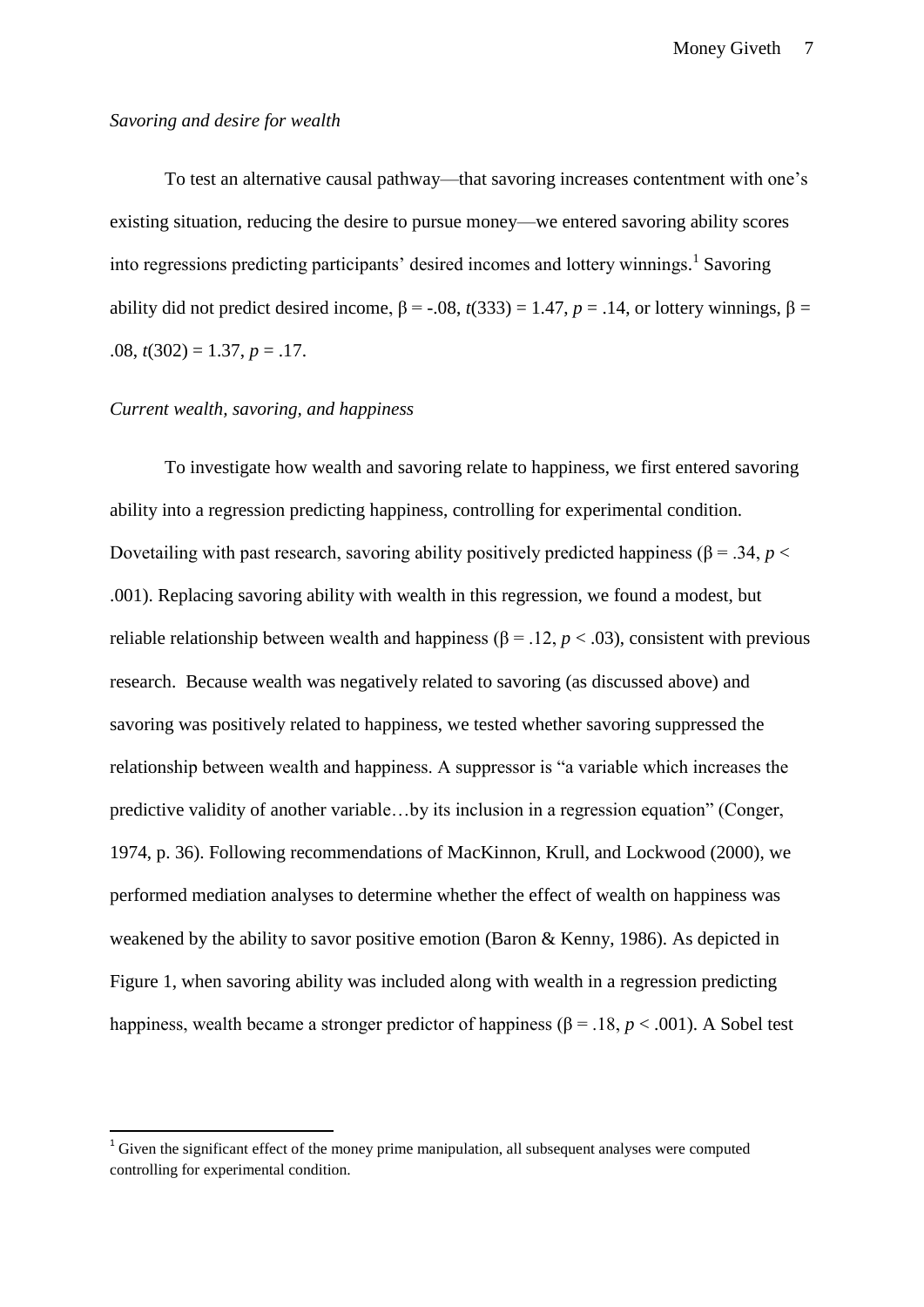confirmed that savoring ability suppressed the relationship between wealth and happiness ( $z =$ 2.91,  $p < .01$ ).

#### *Discussion*

Study 1 suggests that wealth may impair savoring; both individual differences in wealth and a situational reminder of wealth produced similar deleterious effects on savoring. Conversely, the ability to savor positive emotions was unrelated to the desire for wealth. The present findings further demonstrate that the emotional benefits of wealth are undermined by the negative impact of wealth on savoring; controlling for savoring ability significantly increased the relationship between wealth and happiness. Thus, wealth may fail to deliver the happiness one might expect because of its detrimental consequences for savoring. Given longstanding debates regarding the extent to which people can accurately introspect about their own emotion regulation styles (e. g., Salovey & Grewal, 2005), however, we sought to replicate our central finding—that wealth reduces savoring—using a behavioral measure of savoring. Because the wealth prime produced the same effect as actual wealth on savoring in Study 1, while permitting causal inferences, we used priming to investigate whether wealth reminders could produce observable variations in savoring one of life's small delights: chocolate.

## Study 2

## *Method*

## *Participants*

Forty students (43% males,  $M_{\text{age}} = 23.0$ ) on the University of British Columbia campus volunteered for a taste-test study.

#### *Procedure*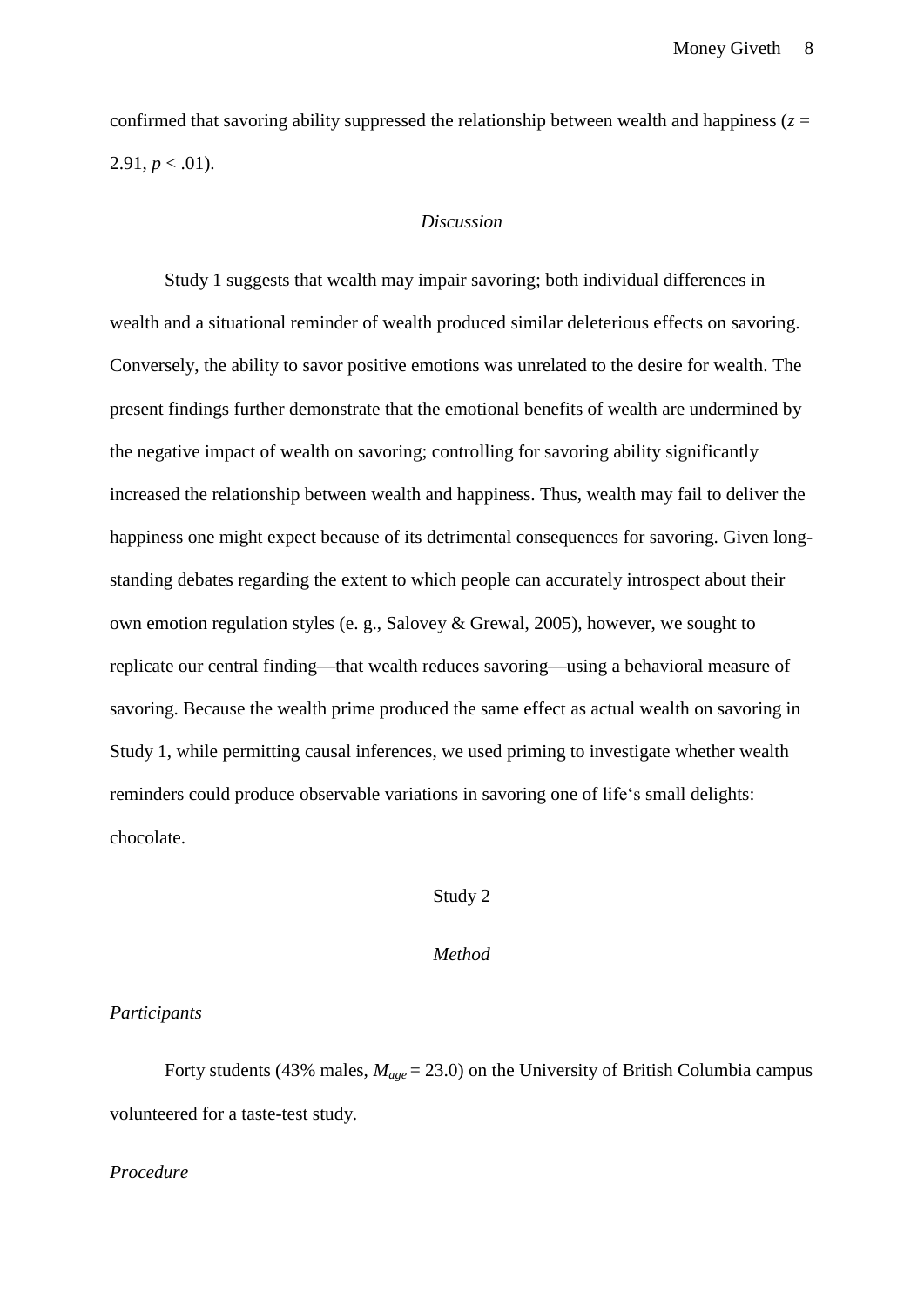Participants completed a brief questionnaire assessing demographics and attitudes toward chocolate. The questionnaire was presented in a binder, and on the adjacent page were materials from an "unrelated study" displaying a picture of Canadian money or neutral photo. Next, participants were instructed to eat a piece of chocolate and, when ready, to complete a brief follow-up questionnaire.

#### *Savoring*

To create behavioral measures of savoring, two observers (who were blind to condition) surreptitiously watched the participant. Because savoring food entails staying present in the moment, taking the time to appreciate and reap pleasure from it (Macht, Meininger, & Roth, 2005), we asked the observers to measure the amount of time participants spent eating the chocolate (using stopwatches). To capture the extent to which participants displayed positive emotions while eating, observers rated how much enjoyment participants displayed on a scale from 1 (not at all) to 7 (a great deal). Given that observers showed high correspondence in measuring eating time ( $r = .99$ ,  $p < .01$ ) and rating enjoyment ( $r = .71$ ,  $p = .71$ <.01), their scores were averaged.

## *Results and discussion*

Because females spent significantly more time savoring the chocolate than males ( $\beta$  = .53,  $p < 0.01$ ), we conducted analyses of covariance comparing participants' eating time and enjoyment between conditions, controlling for gender, as well as baseline attitudes toward chocolate. Compared to those in the control condition, participants in the money prime condition spent less time eating the chocolate,  $F(1, 31) = 6.02$ ,  $p = .02$ , and displayed less enjoyment,  $F(1, 35) = 9.85$ ,  $p < .01$  (see Table 1). Thus, a simple reminder of wealth undermined participants' ability to savor the pleasurable experience of eating chocolate, as they devoted less time to eating it and exhibited lower levels of enjoyment.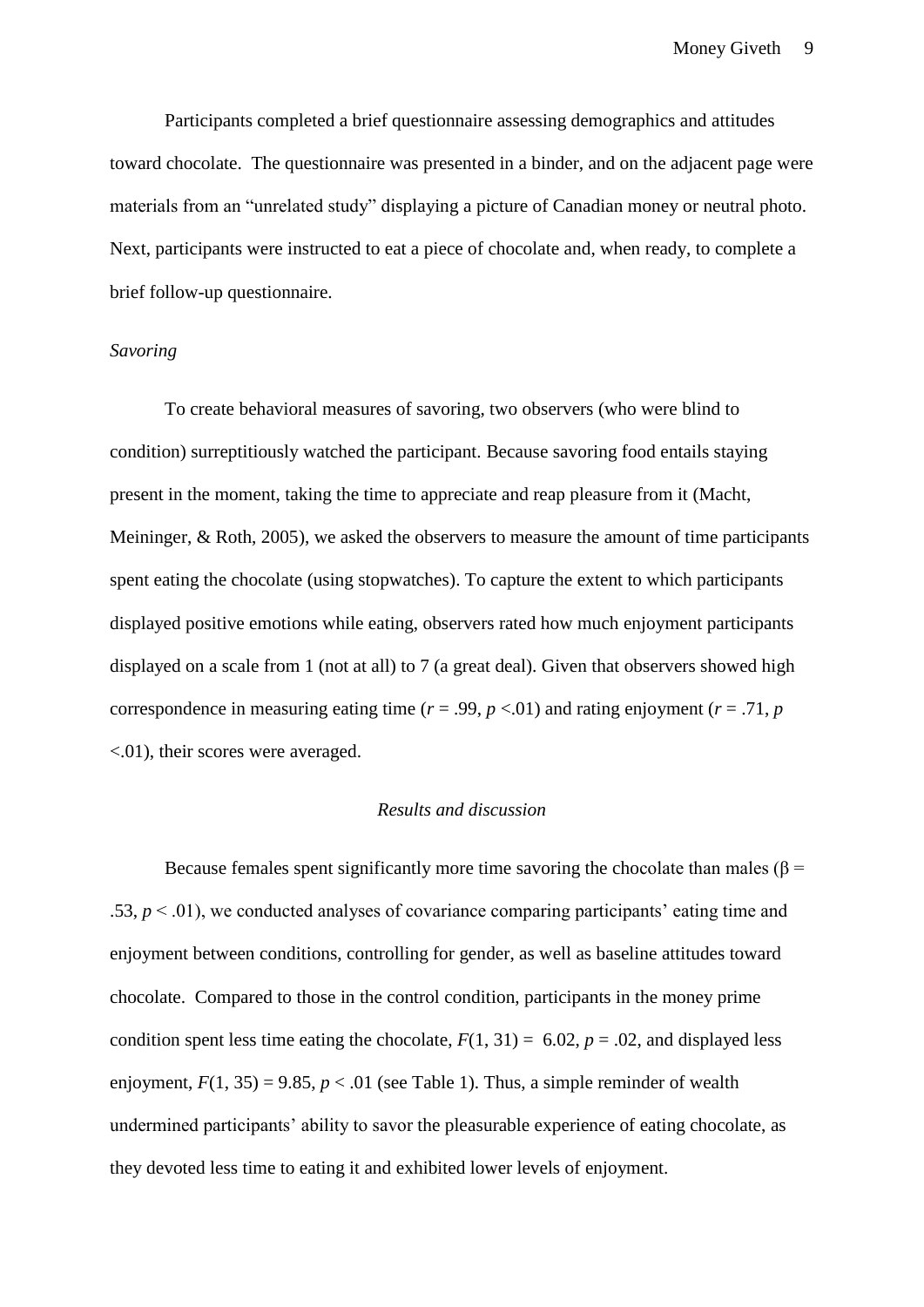## General Discussion

The present research provides the first evidence that money interferes with people's ability to savor positive emotions and experiences. Examining a large sample of working adults, we found that wealthier individuals reported lower savoring ability. Indeed, the negative impact of money on savoring undercut the other emotional benefits provided by money. Supporting the causal influence of money on savoring, experimentally exposing participants to a reminder of wealth produced the same negative effect on savoring associated with actual wealth. Moving beyond self-report, we observed that a reminder of wealth led participants to devote less time to savoring a piece of chocolate and to exhibit reduced enjoyment from this small pleasure of everyday life.

Thus, we found converging evidence for our hypothesis using (1) a broad self-report measure, which assessed the use of four savoring strategies across six different scenarios and (2) a more focused behavioral measure of savoring that captured the extent to which participants stayed present and displayed positive emotion to prolong and enhance the experience of eating chocolate. Because our behavioral measure was not designed to capture the interpersonal or intertemporal components of savoring, it would be interesting to test whether wealth produces observable differences in the extent to which people reminisce and tell others about positive experiences.

Taken together, our findings supply evidence for the provocative and intuitively appealing—yet previously untested—notion that having access to the best things in life may actually undermine the ability to reap enjoyment from life's small pleasures. Going beyond past theorizing, our research demonstrates that a simple reminder of wealth produces the same deleterious effects as actual wealth, suggesting that *perceived* access to pleasurable experiences may be sufficient to impair everyday savoring. In other words, one need not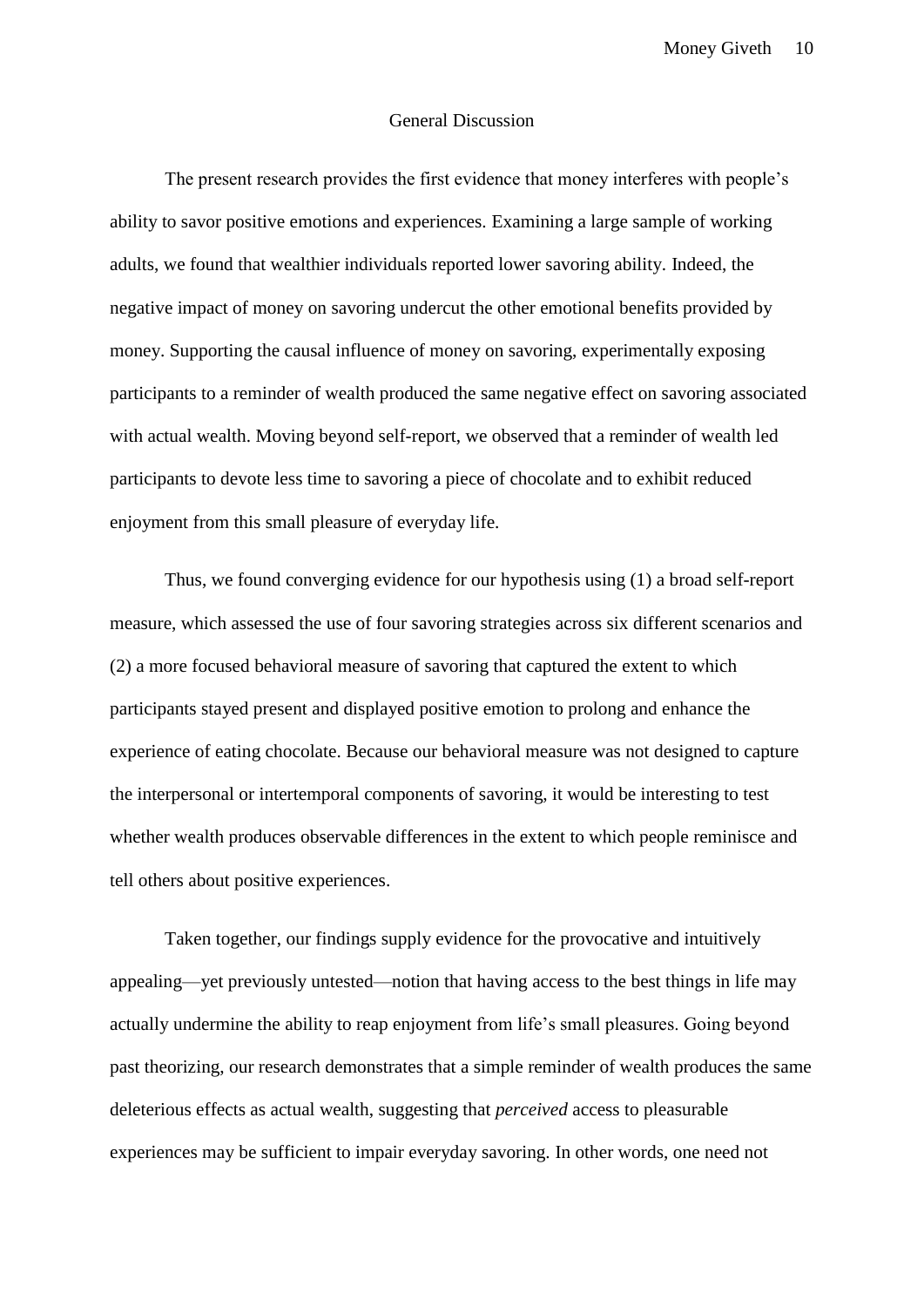actually visit the pyramids of Egypt or spend a week in the legendary spas of Banff—simply knowing that these peak experiences are readily available may increase the tendency to take the small pleasures of daily life for granted.

This perspective is consistent with the intriguing theoretical notion that hedonic adaptation may occur not only in response to past experiences, but also in response to anticipated future experiences (Frederick & Loewenstein, 1999). Regarding past experiences, research has begun to examine individual differences in the extent to which memories of the past enhance or diminish joy in the present (Liberman, Boehm, Lyubomirsky, & Ross, in press). Thus, an important research goal lies in delineating when, how, and for whom awesome life experiences—in the past and future—shape the extent to which individuals savor diverse pleasures in the present.

Our findings also contribute to a new wave of research on money and happiness; whereas a great deal of previous research has documented the magnitude of the relationship between money and happiness (see Diener & Biswas-Diener, 2002 for a review), researchers are increasingly moving toward examining when and why money promotes happiness, in order to understand their surprisingly small interrelationship (e.g., Dunn, Aknin, & Norton, 2008; Van Boven, 2005). Our studies provide a novel contribution by demonstrating that the emotional benefits that money gives with one hand (i.e., access to pleasurable experiences), it takes away with the other by undercutting the ability to relish the small delights of daily living.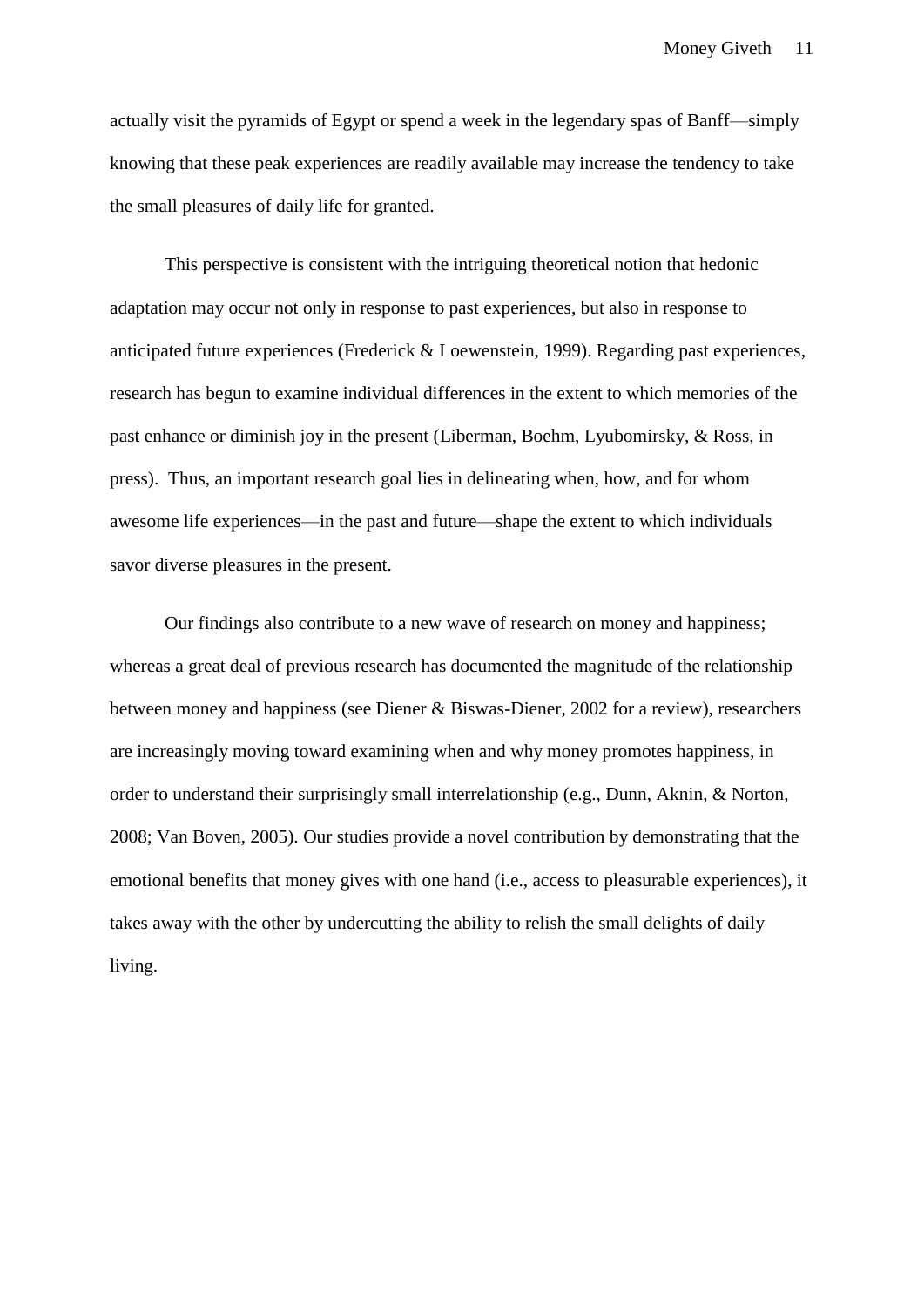#### References

- Aknin, L. B., Norton, M. I., & Dunn, E. W. (in press). From wealth to well-being? Money matters, but less than people think. *Journal of Positive Psychology*.
- Baron, R. M., & Kenny, D. A. (1986). The moderator-mediator variable distinction in social psychological research: Conceptual, strategic, and statistical considerations. *Journal of Personality and Social Psychology, 51*, 1173-1182.
- Bryant, F. B. (1989). A four-factor model of perceived control: Avoiding, coping, obtaining, and savoring. *Journal of Personality, 57*, 773-797.
- Bryant, F. B. (2003). Savoring Beliefs Inventory (SBI): A scale for measuring beliefs about savouring. *Journal of Mental Health, 12*, 175-196.
- Bryant, F. B., Smart, C. M., & King, S. P. (2005). Using the past to enhance the present: Boosting happiness through positive reminiscence. *Journal of Happiness Studies, 6*, 227-260.
- Conger, A. J. (1974). A revised definition for suppressor variables: A guide to their identification and interpretation. *Educational and Psychological Measurement, 34*, 35- 46.
- Diener, E., & Biswas-Diener, R. (2002). Will money increase subjective well-being? *Social Indicators Research, 57*, 119-169.
- Diener, E., & Oishi, S. (2000). Money and happiness: Income and subjective well-being across nations. In E. Diener & E. M. Suh (Eds.), *Subjective well-being across cultures* (pp. 185-219). Cambridge, M.A: MIT Press.
- Dunn, E. W., Aknin, L., & Norton, M. I. (2008). Spending money on others promotes happiness. *Science, 319*, 1687-1688.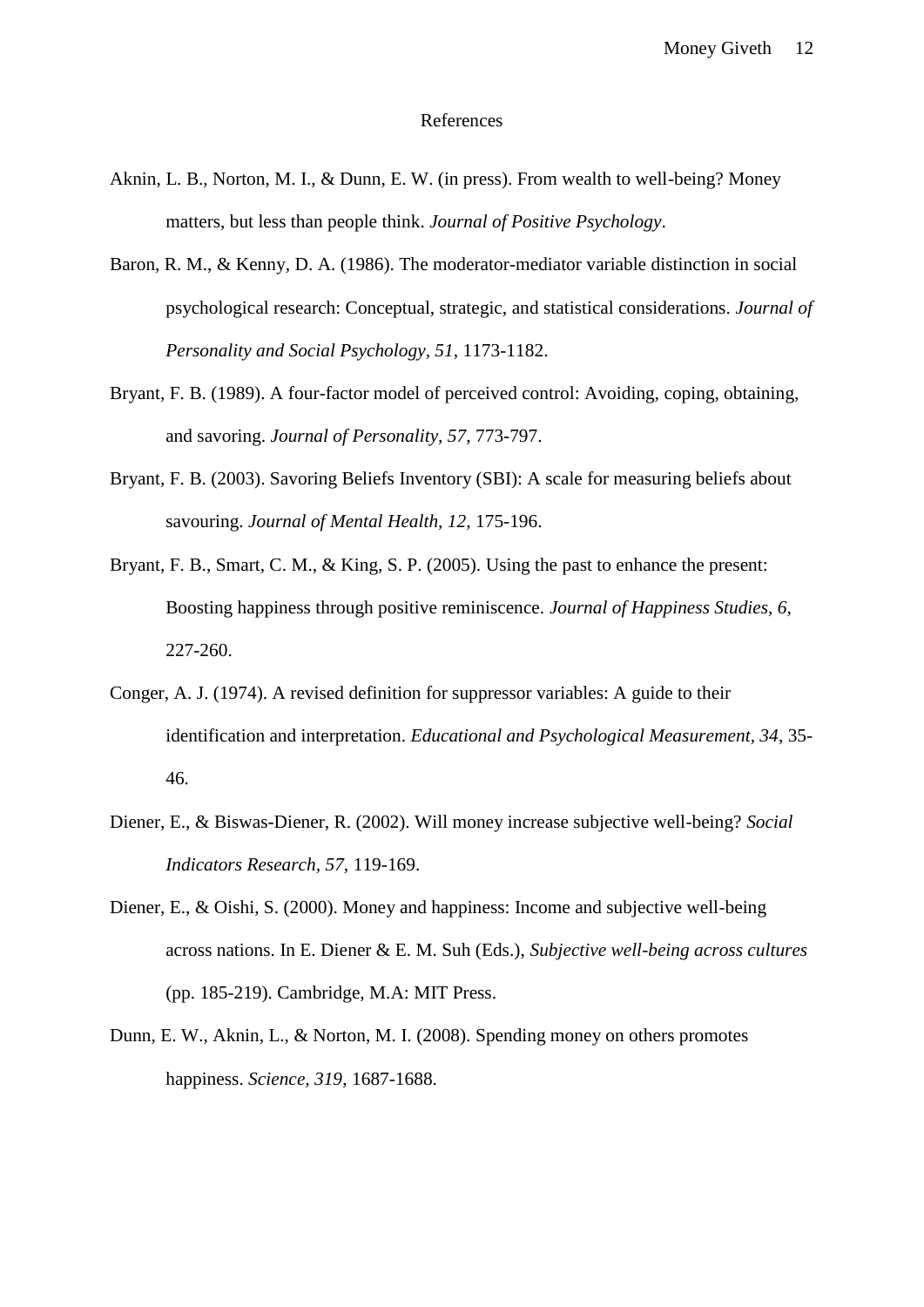- Frederick, S., & Loewenstein, G. (1999). Hedonic adaptation in D. Kahneman, E. Diener & N. Schwarz (Eds.), *Well-being: The foundations of hedonic psychology* (pp. 302-329). New York: Russell Sage Foundation.
- Gable, S. L., Gonzaga, G., & Strachman, A. (2006). Will you be there for me when things go right? Social Support for Positive Events. *Journal of Personality and Social Psychology, 91*, 904-917.
- Gilbert, D. (2006). *Stumbling on happiness*. New York: Knopf.
- Kurtz, J. (2008). Looking to the future to appreciate the present: The benefits of perceived temporal scarcity. *Psychological Science, 19*, 1238-1241.
- Liberman, V., Boehm, J.K., Lyubomirsky, S., & Ross, L.D. (in press). Happiness and memory: Affective significance of endowment and contrast. *Emotion*.
- Lyubomirsky, S., & Lepper, H. S. (1999). A measure of subjective happiness: Preliminary reliability and construct validation. *Social indicators research, 46*, 137-155.
- Lyubomirsky, S., Sheldon, K. M., & Schkade, D. (2005). Pursuing happiness: The architecture of sustainable change. *Review of General Psychology, 9*, 111-131.
- MacKinnon, D. P., Krull, J. L., & Lockwood, C. M. (2000). Equivalence of the mediation, confounding and suppression effect. *Prevention Science, 1*, 173-181.
- Macht, M., Meininger, J., & Roth, J. (2005). The Pleasures of eating: A qualitative analysis. *Journal of Happiness Studies, 6*, 137-160.
- Meehan, M., Durlak, J., & Bryant, F. B. (1993). The relationship of social support to positive life events and subjective mental health in adolescents. *Journal of Community Psychology, 21*, 49-55.
- Mikolajczak, M., Nelis, D., Hansenne, M., & Quoidbach, J. (2008). If you can regulate sadness, you can probably regulate shame: Associations between trait emotional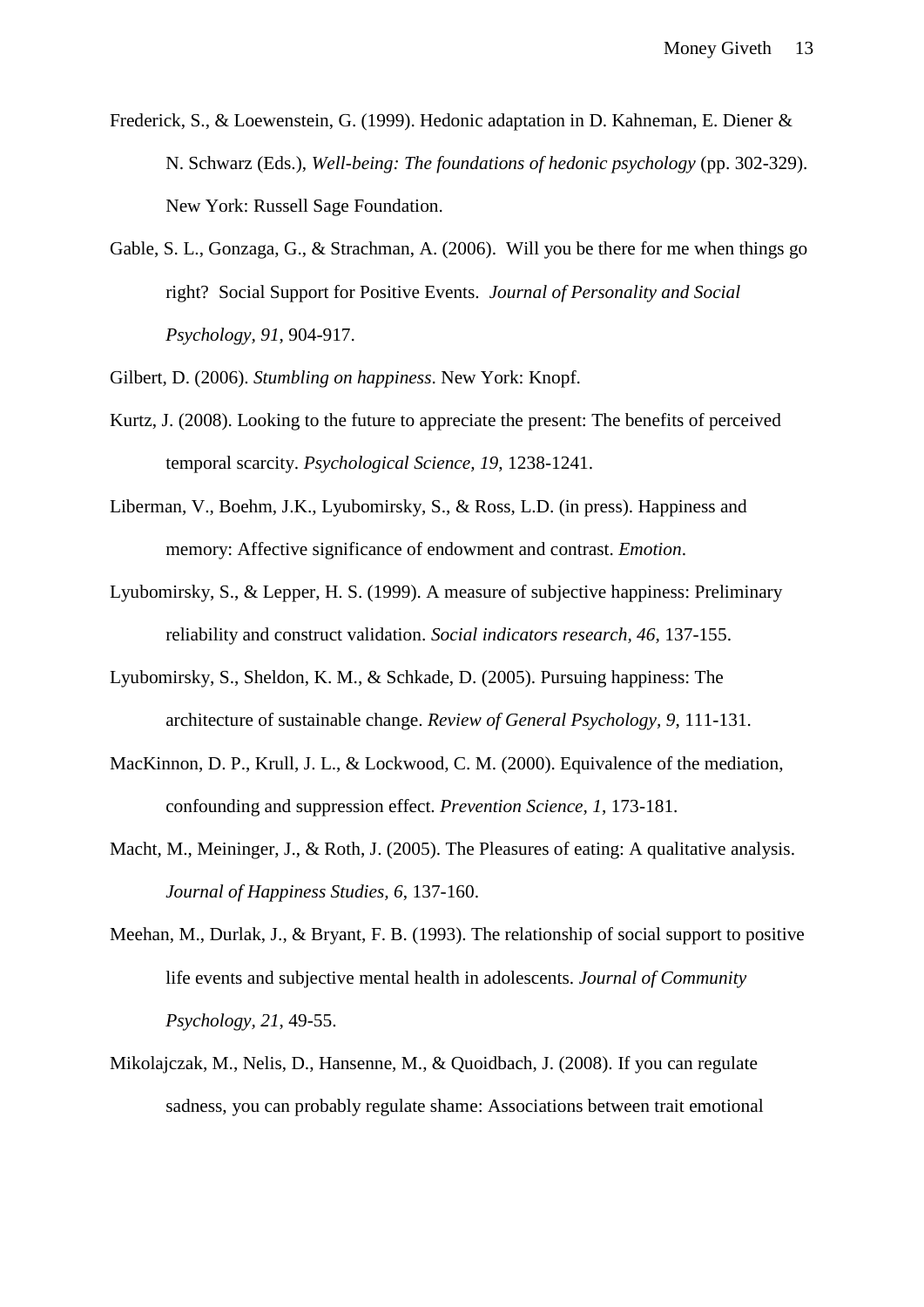intelligence, emotion regulation and coping efficiency across discrete emotions. *Personality and Individual Differences, 44*, 1356-1368.

- Nelis, D., Quoidbach, J., Hansenne, M., & Mikolajczak, M. (submitted). Measuring individual differences in emotion regulation: The Emotion Regulation Profile-Revised (ERP-R), *Journal of Research in Personality*.
- Nelis, D., Quoidbach, J., Mikolajczak, M., & Hansenne, M. (2009). Increasing emotional intelligence: (How) is it possible? *Personality and Individual Differences, 47*, 36-41.
- Parducci, A. (1995). *Happiness, pleasure and judgment: The contextual theory and its applications*. Mahwah, NJ: Erlbaum.
- Quoidbach, J. (2009). La régulation des émotions positives *[Positive emotion regulation]*. In M. Mikolajczak, J. Quoidbach, I. Kotsou & D. Nélis (Eds.), *Les compétences émotionnelles [Emotional competences]*(pp. 193-219). Paris: Dunod.
- Salovey, P., & Grewal, D. (2005). The science of emotional intelligence. *Current Directions in Psychological Science, 14*, 281-285.
- Tugade, M., & Fredrickson, B. (2007). Regulation of positive emotions: Emotion regulation strategies that promote resilience. *Journal of Happiness Studies, 8*, 311-333.
- Van Boven, L. (2005). Experientialism, materialism, and the pursuit of happiness. *Review of General Psychology, 9*, 132-142.
- Veenhoven, R. (1991). Is happiness relative? *Social Indicators Research, 24*, 1-34.
- Vohs, K. D., Mead, N. L., & Goode, M. R. (2006). The psychological consequences of money. *Science, 314*, 1154-1156.
- Vohs, K. D., Mead, N. L., & Goode, M. R. (2008). Merely activating the concept of money changes personal and interpersonal behavior. *Current Directions in Psychological Science, 17*, 208-212.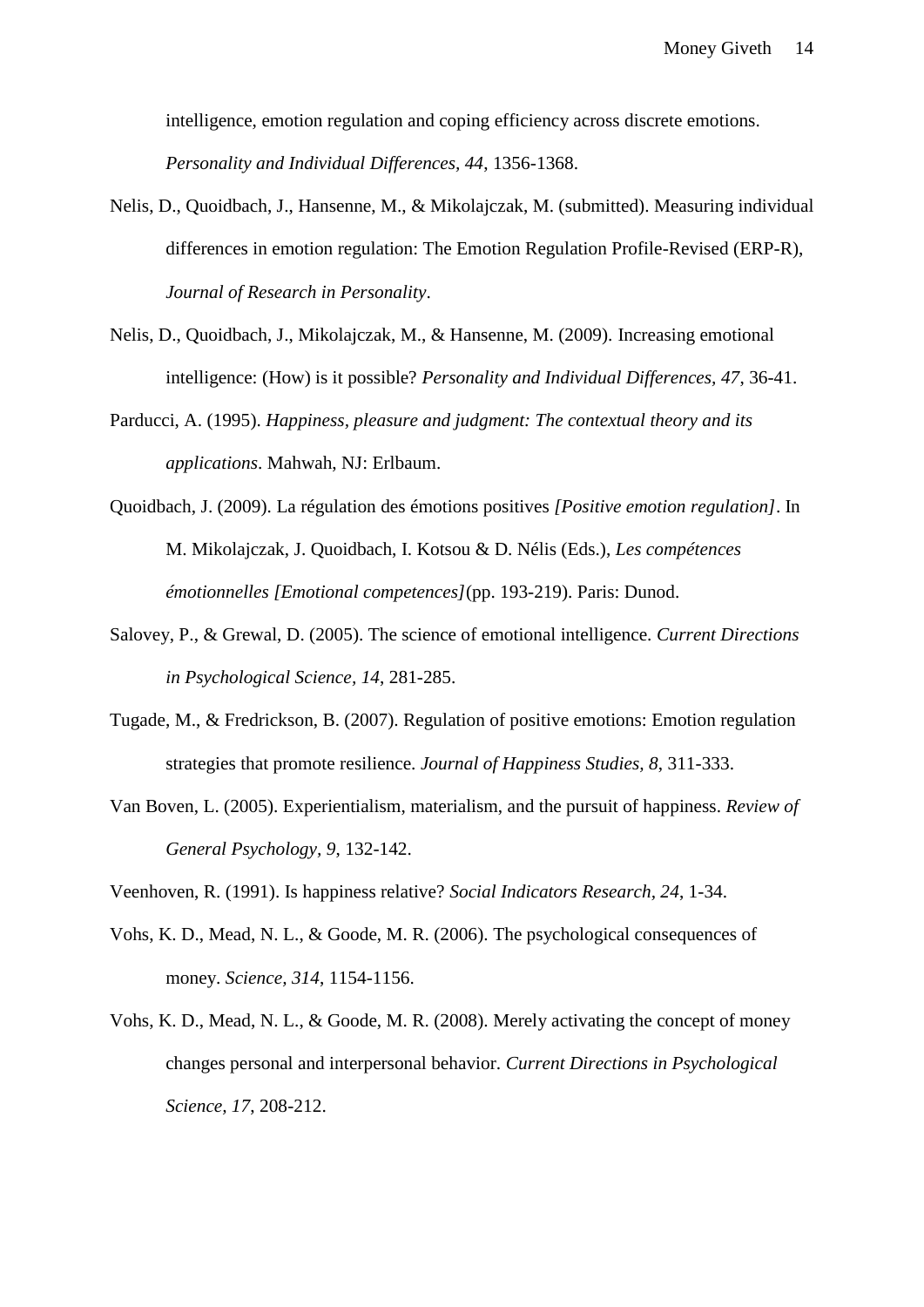## Authors' Note

The French Community of Belgium (ARC 06/11-340) and Social Sciences and Humanities

Research Council of Canada supported this research. We thank Dan Gilbert.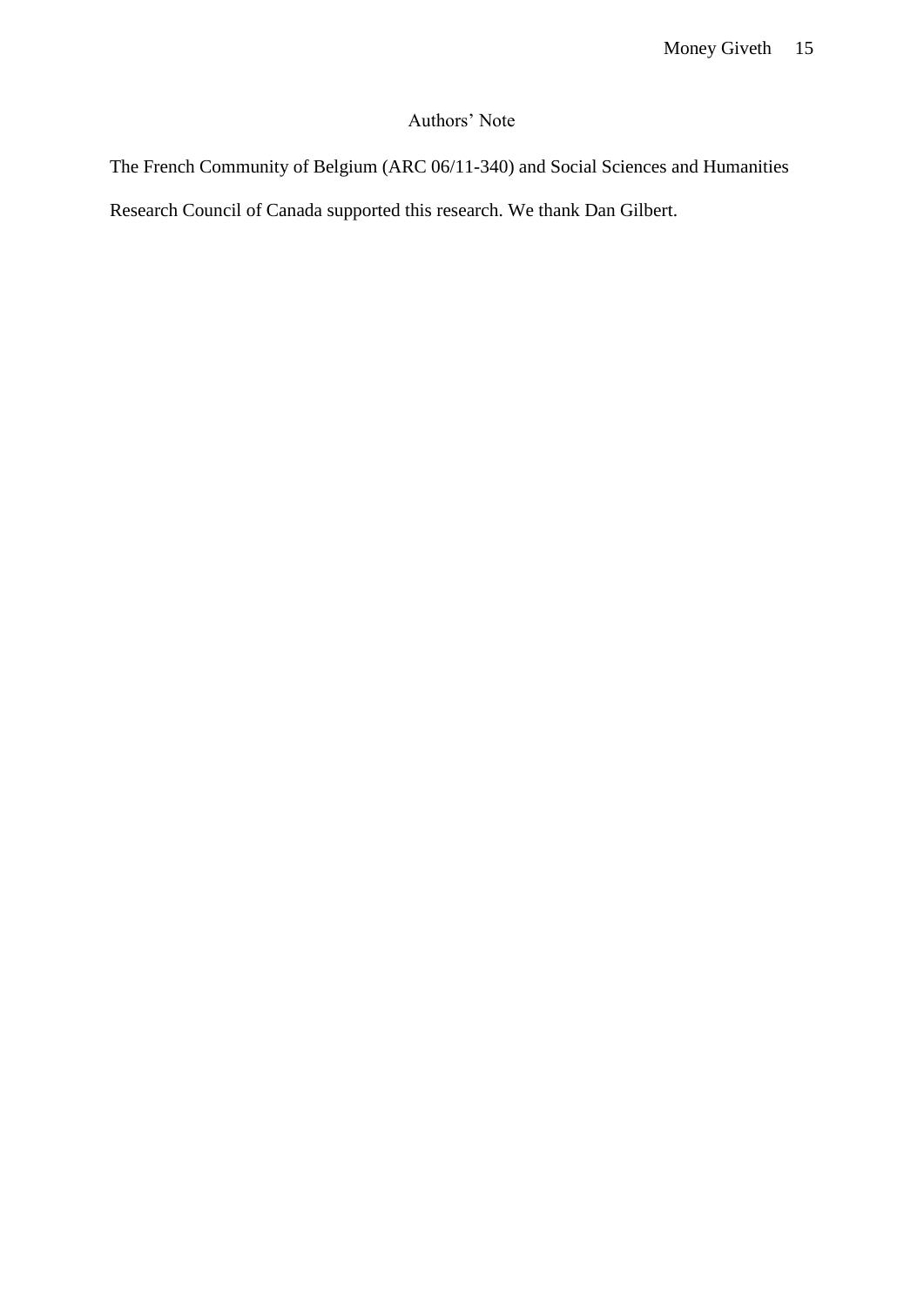# Table 1

# *Means and standard deviations of savoring indicators in the two experimental conditions*

|             | Time eating (in seconds) |      | Observers' rating of enjoyment |      |
|-------------|--------------------------|------|--------------------------------|------|
|             | Mean                     | S.D. | Mean                           | S.D. |
| Money prime | 32.0                     | 14.4 | 3.6                            | 1.2  |
| Control     | 45.4                     | 29.0 | 5.0                            | 1.2  |